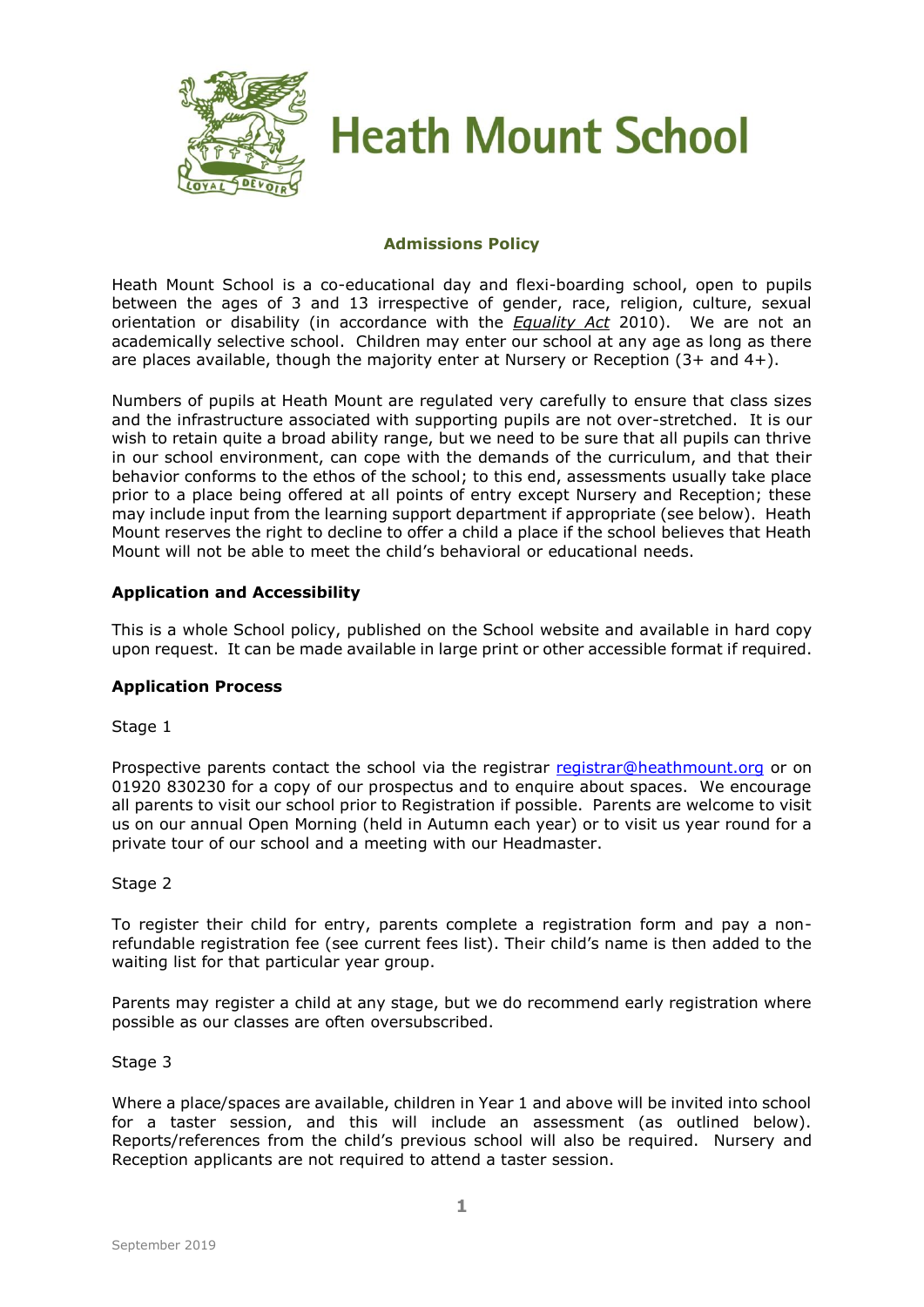

#### Stage 4

When a place is offered the parents will be sent an acceptance pack. To accept the offer of a place at Heath Mount, parents will need to complete and return the acceptance form and pay an acceptance deposit for each child. The acceptance deposit is refunded once the pupil leaves Heath Mount for their Senior School. Parents should note the preconditions for acceptance detailed below.

Offers of a place are held open for two weeks.

# **Allocation of space**

# **Early Years**

For Nursery and Reception, places are allocated on a 'first come, first served basis' (subject to sibling links – see below). Pupils are not pre-assessed, but places are offered on the basis that children are physically, socially and emotionally ready to start school. Children coming into Reception will be expected to integrate successfully with the current cohort.

#### **Entry into other year groups**

For entry into other year groups, if/when a place is available, children will be invited in for a taster session. Places are awarded following an in-situ observational assessment during a morning spent with their peer group, so that a judgment can be made regarding how successfully the child might integrate within the cohort. Additionally, assessments will be carried out as detailed below, and reports/references sought from the child's previous school.

#### Year 1 and 4

As well as spending time in class with their peer group, children will complete assessments in literacy and numeracy.

#### Years 5 and above

Pupils sit placement assessments in literacy and numeracy. These assessments match the child's age and allow us to set accordingly the child's current attainment. A new pupil joining in Year 7 or 8 will need to be able to demonstrate a skill level comparable with current pupils working in line with our middle sets. There is also usually a short informal chat with the Headmaster and reports/references form he child's previous school are also considered. Parents of pupils who join in Years 5 and above are asked to commit to a 13+ route to senior school.

A 'Sibling Policy' operates throughout the school that prioritises siblings for any available places. Depending on the age at entry (and under the criteria above) a taster session and assessment will be required, to determine if the sibling's needs are able to be met by the school before the offer of a place is made, and this may include input from the Learning Support Department. Similarly, staff children are also prioritized on the waiting list.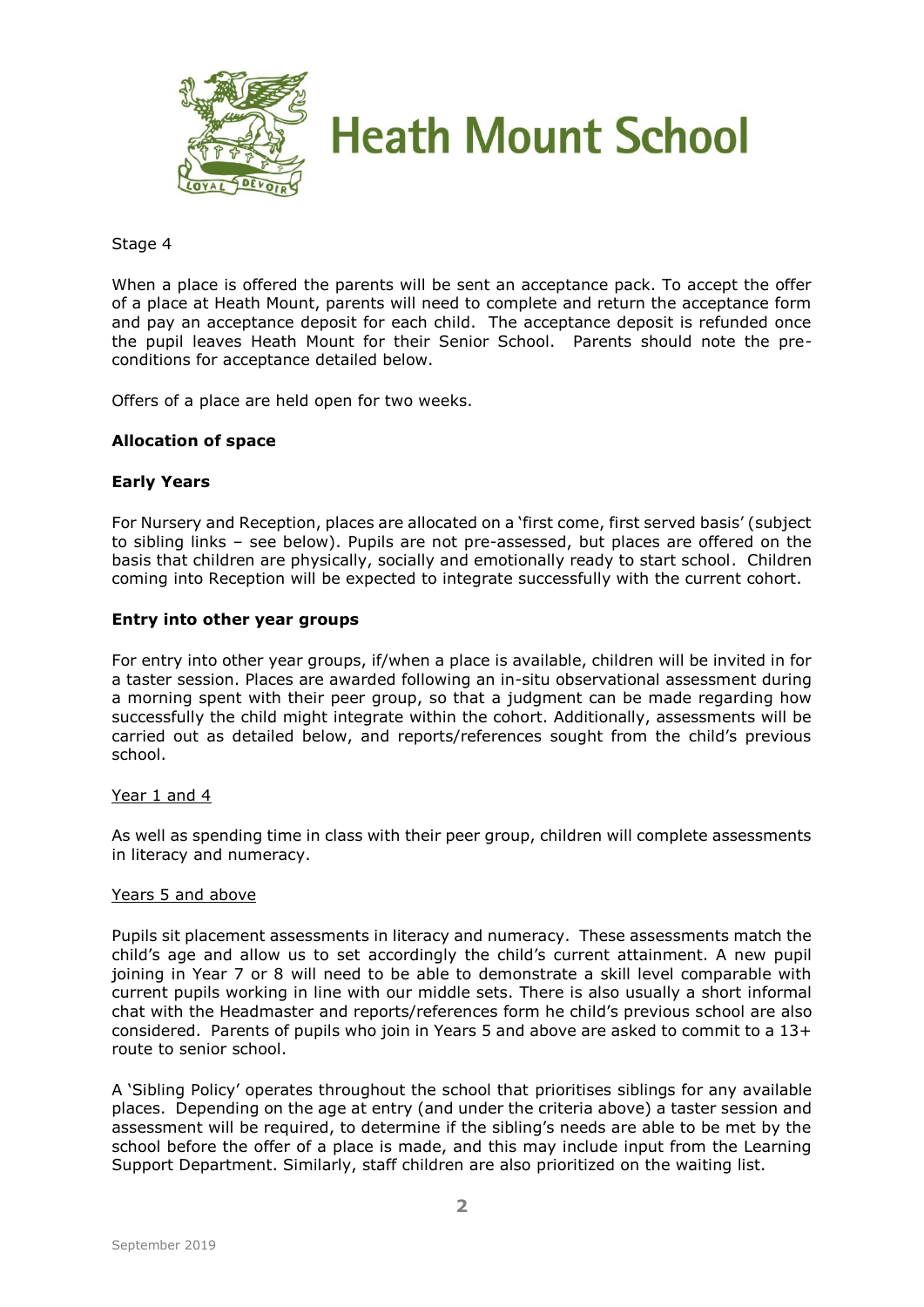

Heath Mount may offer places to pupils one year ahead or one year behind their standard year group, if we consider, as a matter of professional judgment, that this would be in the best interests of the pupil and the school.

# **Special Educational Needs and Disability**

Heath Mount is inclusive and welcomes children with disabilities, special educational needs and learning difficulties. It maintains and drives a positive culture towards inclusion of disabled people and those with special educational needs and it will not treat an applicant less favorably on those grounds without justification. Pupils who have identified Specific Learning Difficulties or who are experiencing difficulties with academic advancement are not always subject to the same assessment arrangements. Please discuss your child's needs with the School as support and assistance regarding tests can be provided. At present the school's facilities are limited but it will do all that is reasonable to comply with its legal and moral duties under the Disability Act 2010 and the code of practice for Special Educational Need and Disabilities 2014 in order to accommodate the needs of applicants who have disabilities, for which the school can cater adequately. Parents of a child who has any disability, special educational needs or learning difficulties should provide the school with full written details when submitting their Registration Form. The school will work with parents about adjustments that can reasonably be made for the child both during the admissions process and later as a student.

# **English as an Additional Language**

In order to cope with the academic and social demands of Heath Mount School, pupils should normally have a level of proficiency in English that will allow them to access the curriculum. Whilst the school will make reasonable adjustments to the delivery of the curriculum, tuition in English as an Additional Language (EAL) must be arranged outside of school and at the parent' expense.

# **Pre-conditions for Acceptance**

Heath Mount prides itself on its warm, friendly and supportive ethos and welcomes children and families who wish to join and become part of our close community. We believe that establishing an honest and open relationship with parents at the outset is a precursor to cementing constructive relationships as your child moves through our school, and therefore ask all prospective parents to ensure that they agree and accept our preconditions before accepting the offer of a place.

Our pre-conditions for acceptance are that;

The applicant has completed the registration forms in an honest and open manner, has disclosed any information that the school should be aware of and has also submitted any accompanying documentation to support the application

The applicant fulfills any conditions of offer set out in the conditional letter of offer

The school is able to adequately provide for any special educational needs, learning difficulties, disabilities or (if any) the child may have, and that the school, having made reasonable adjustment has the capacity to cope with any disability the child may have